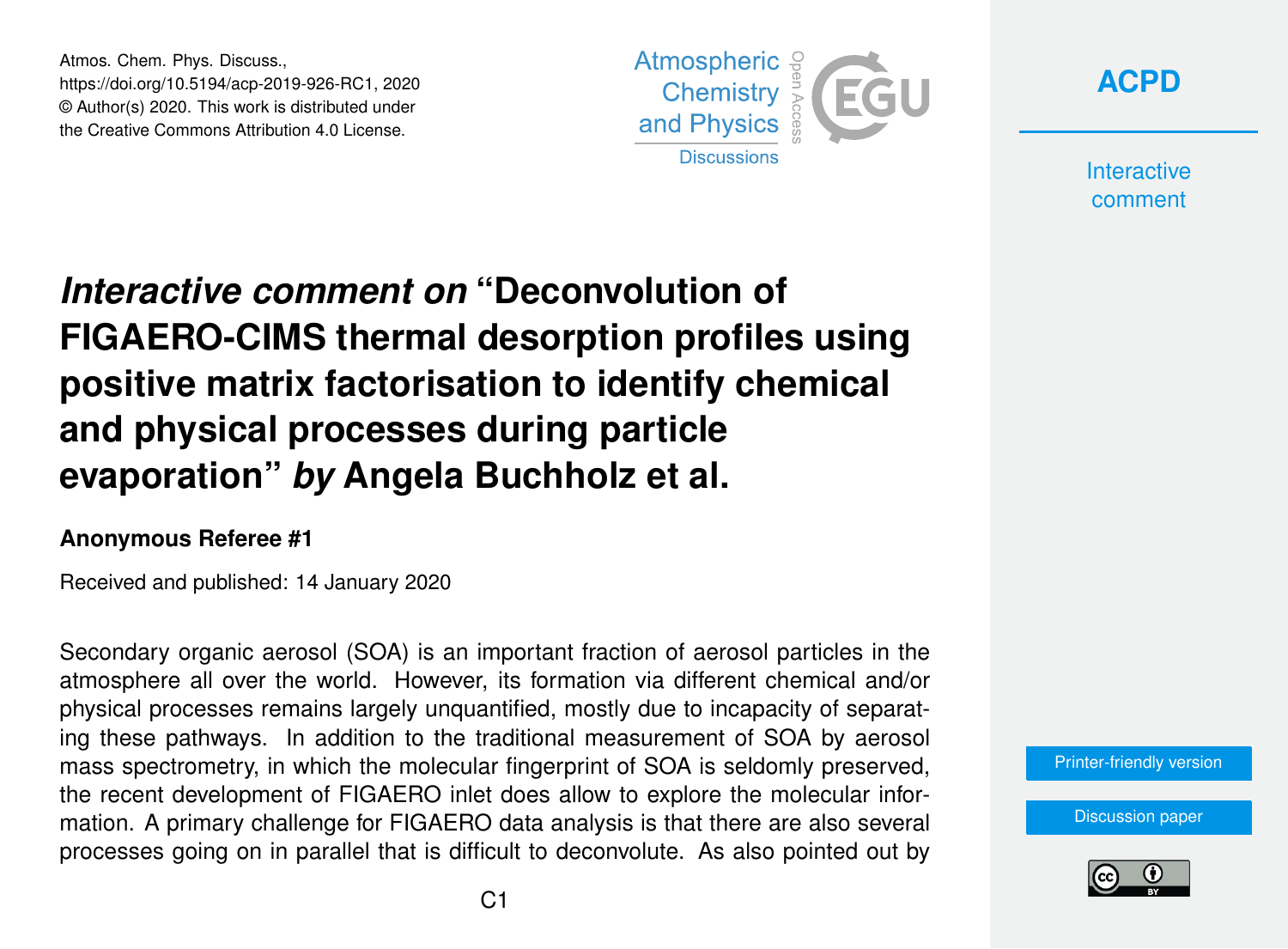the authors, vapor condensation and aerosol-phase (or aqueous-phase chemistry) are occurring simultaneously; the latter alone also contains many different pathways, such as oligomerization, hydrolysis, formation of organic salts, and etc. To address this major challenge in FIGAERO data analysis, the authors applied PMF analysis on such data sets for the first time, which convincibly shows that PMF is able to separate, to a big extent, different parallel processes. Thus, in general, I found this work containing enough new insights and recommend its acceptance in ACP.

However, besides these insights, I have several comments to be addressed, as list below:

1. P2 L23-24, ". . .,thus reducing the mass transport limitation which hinders evaporation." This sentence reads ambiguous. It can mean that reducing the mass transport limitation hinders evaporation, which I believe the opposite of what the authors meant. Please rephrase.

2. P6 L24-26, Eq. 4-6. The Ratioexp seems to represent the explained fraction of the measured data by PMF. How does this differ from the traditional way of calculating the explained fraction (sum|Rij – Xij|)/(sum|Xij|)? What is the advantage of using this one?

3. P8 L18, Eq.8. Based on the observation of model residue, you decide to use CNerror instead of PLerror for uncertainty matrix. As shown in Figure S1, CNerror is about 1-2 orders of magnitude smaller than PLerror. However, with the CNerror, Q/Qexp got very close to 1, as shown in Figure S2, which seems to indicate that CNerror is the true error or close to that. Do you have any idea about the reason?

4. P11, L1-4. It seems that the criterion of justify the type V factors is its little change in Tmax with aerosol age or water content. As the authors stated "But this method can be applied to e.g. ambient FIGAERO-CIMS measurements as well" In the abstract (P2 L5), it is important to suggest how to determine the type V factors when applying PMF on ambient data sets, where aerosol oxidation degree (O:C), aerosol age and water content are often correlated.

## **[ACPD](https://www.atmos-chem-phys-discuss.net/)**

**Interactive** comment

[Printer-friendly version](https://www.atmos-chem-phys-discuss.net/acp-2019-926/acp-2019-926-RC1-print.pdf)

[Discussion paper](https://www.atmos-chem-phys-discuss.net/acp-2019-926)